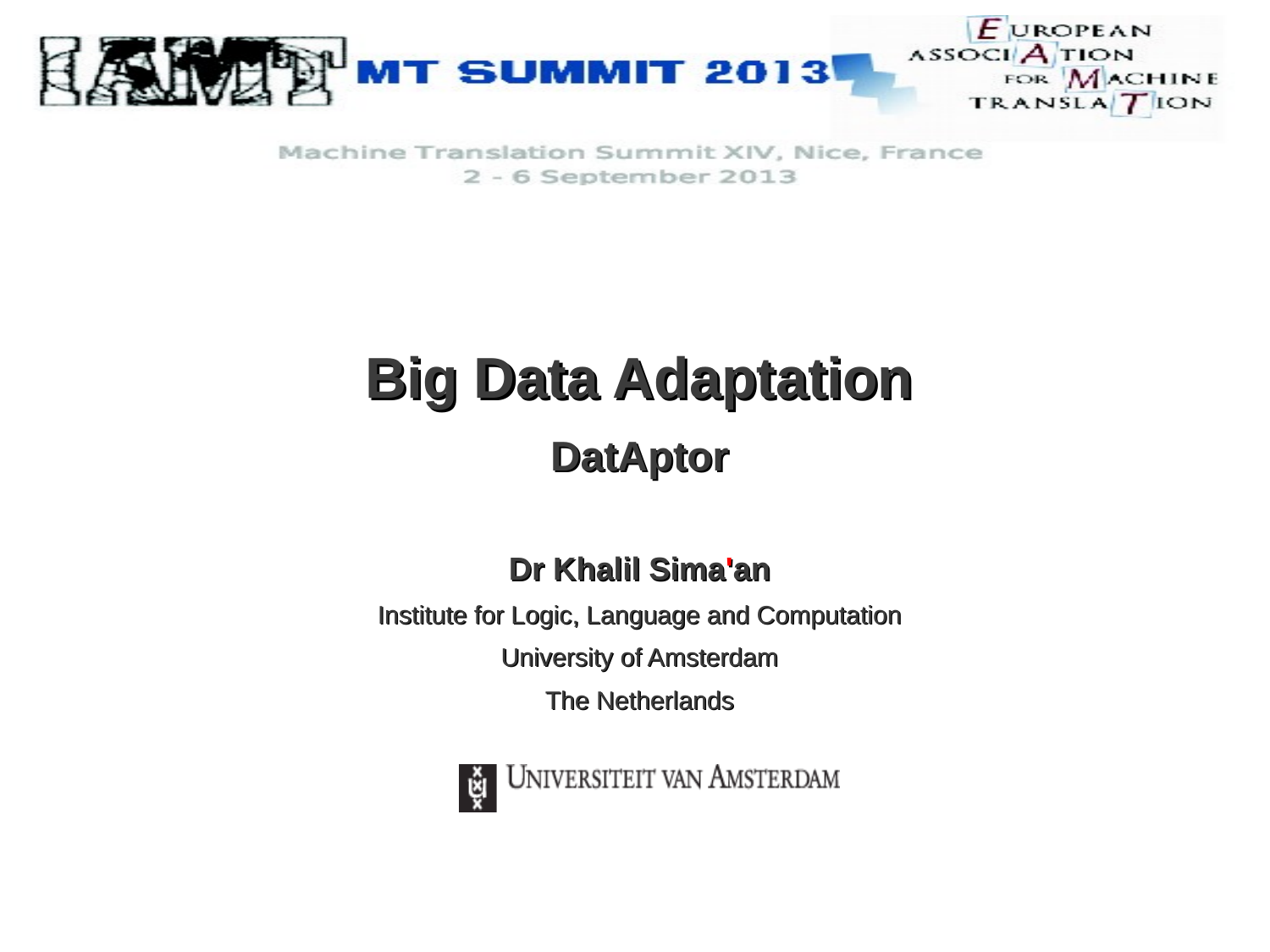### **MT at ILLC-UvA**

#### **Statistical Language Processing and Learning Lab.**

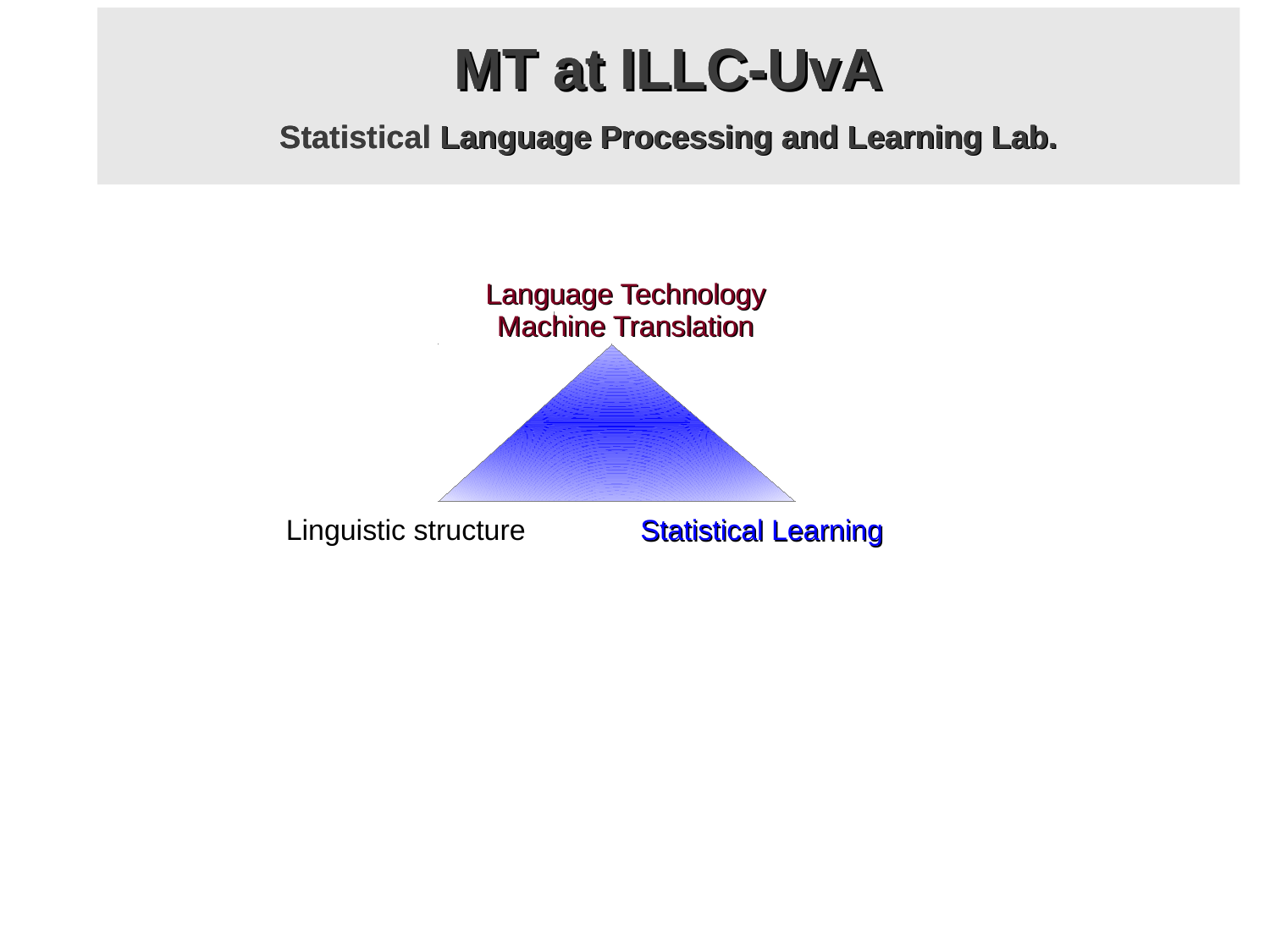## **MT at ILLC-UvA**

#### **Statistical Language Processing and Learning Lab.**



#### Main topics within SLPL

- Syntax-driven SMT (learning, decoding)
- Learning latent reordering for translation
- Hierarchical models with morph. And syntax
- Data-powered Adaptation

- **SLPL Lab** (Growing: 8 PhD students; 4 postdocs; Programmer)
- Five projects on Statistical MT  $(2012-2019)$

#### **This talk: Big Data and DatAptor (Feb 2013 - Feb 2017)**

 $\bullet$  ...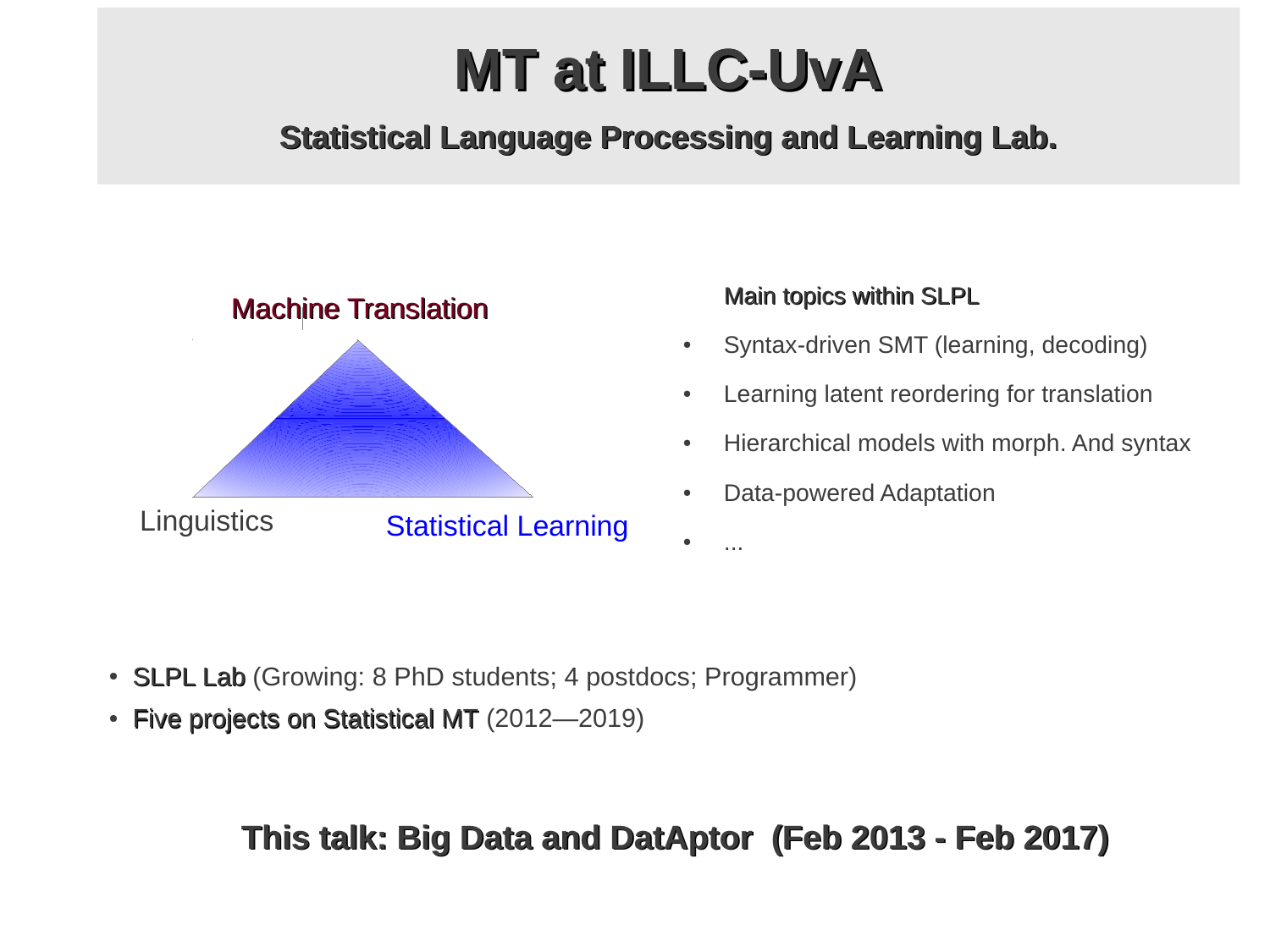### **BIG DATA** *What Comes to Mind?*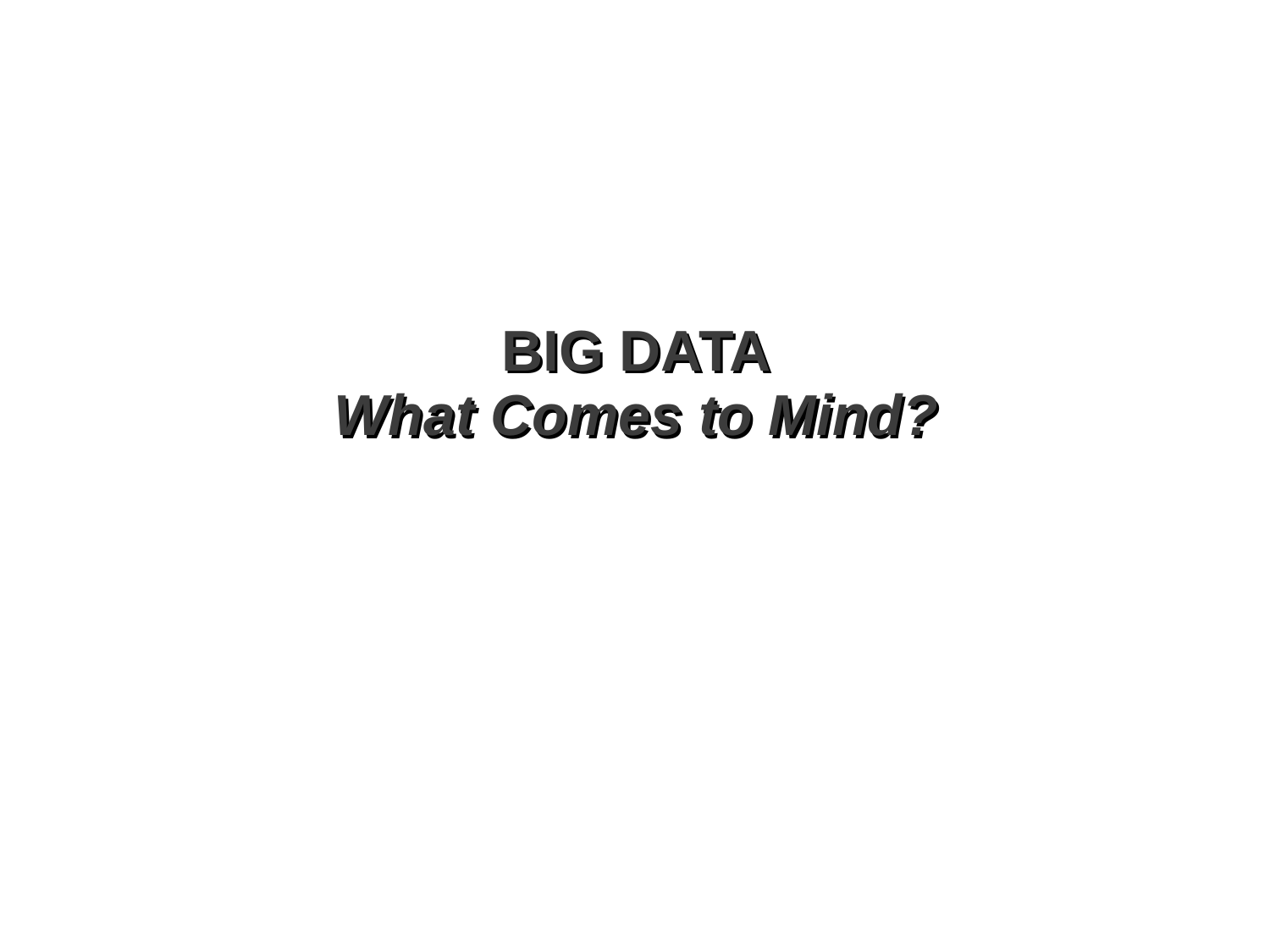# **BIG DATA**

Data Data Data Data ... (Repeated many many times)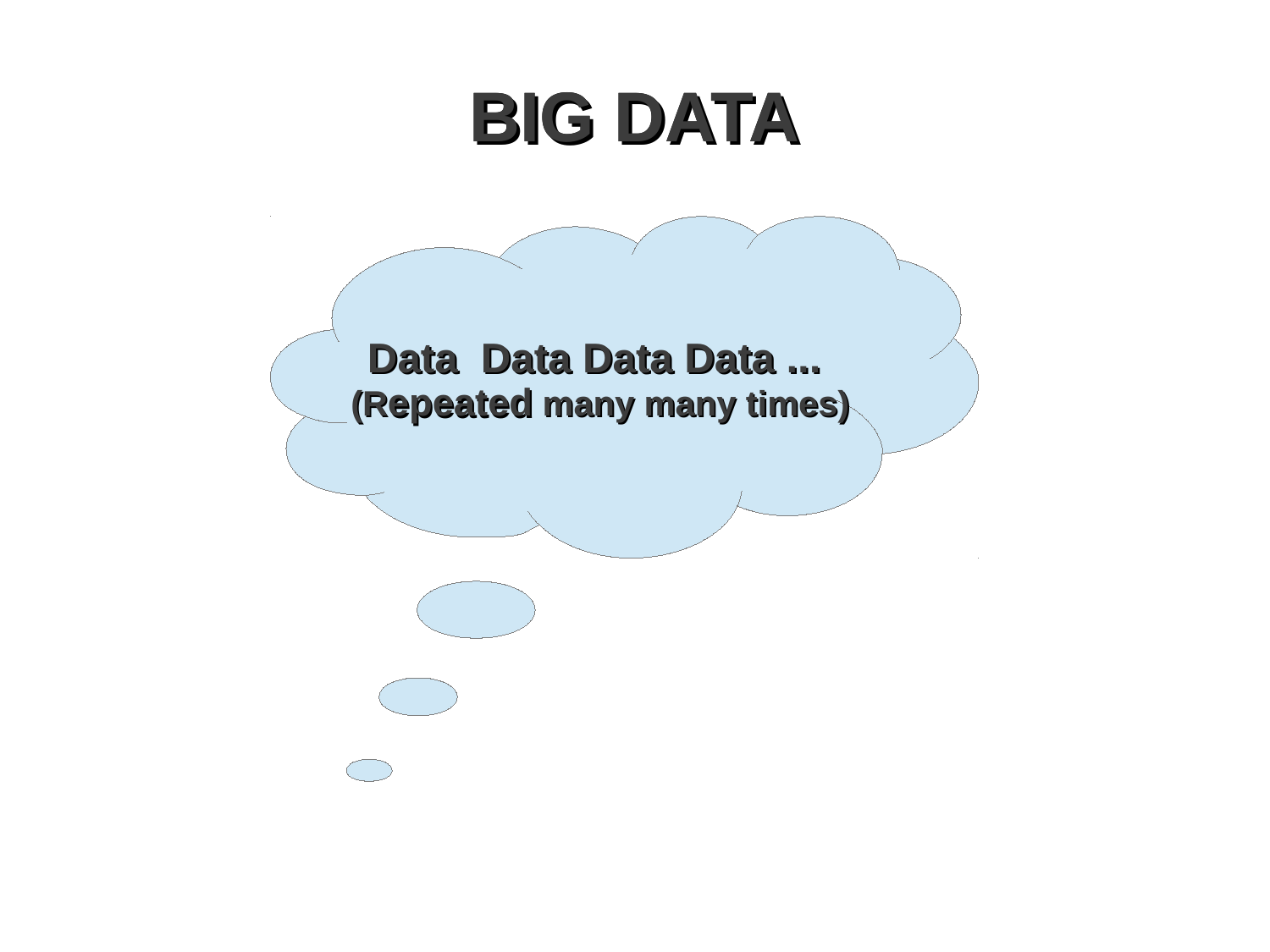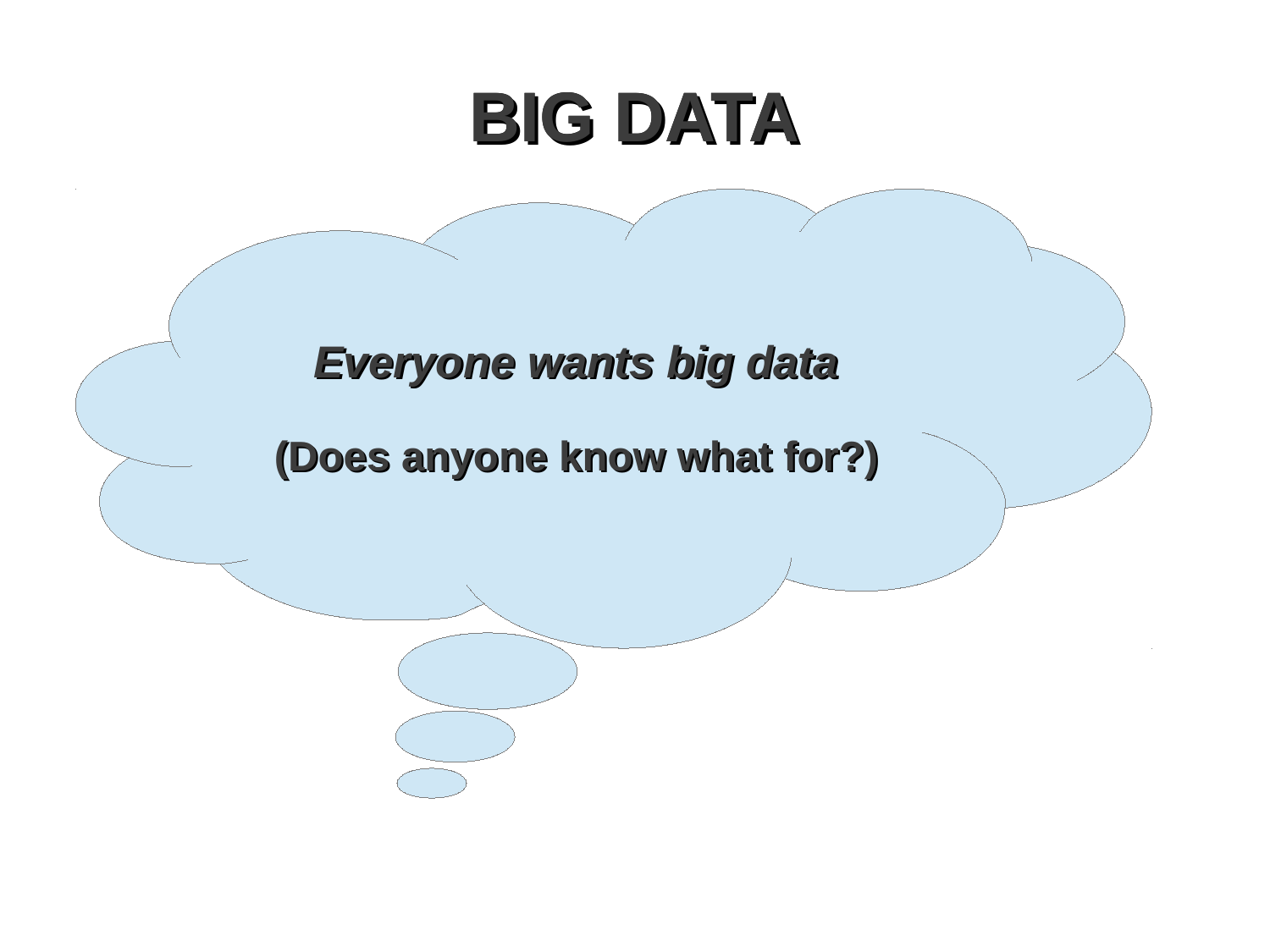# **BIG DATA**  *What comes to mind?*

#### ● **Efficient computing**

Big storage + Fast search

#### ● **Diversity**

Quality differences Noise; Difficult statistics ...

### ● **Saturated statistics**

Just count and divide

Simple models are enough

[cf. The Unreasonable Effectiveness of Data. Halevy, Norvig and Pereira 2009.]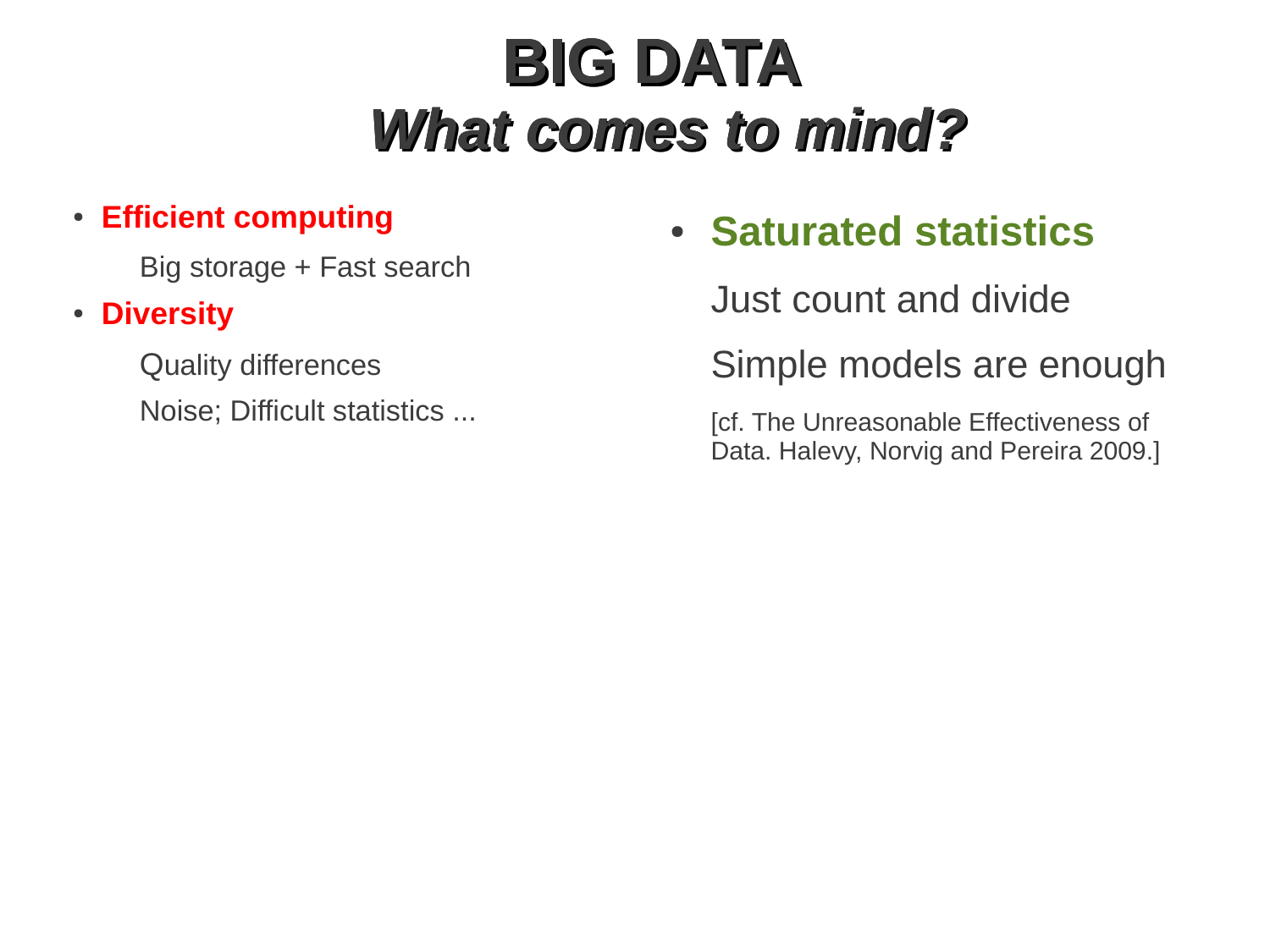# **BIG DATA**  *What comes to mind?*

#### ● **Efficient computing**

Storage + search.

#### ● **Diversity**

Quality differences. Noise, difficult statistics ...

### ● **Saturated statistics**

Just count and divide

Simple models are enough.

[cf. The Unreasonable Effectiveness of Data. Halevy, Norvig and Pereira 2009.]

#### **Diversity also offers advantages**

- Language use (different domains)
- Translators practice and quidelines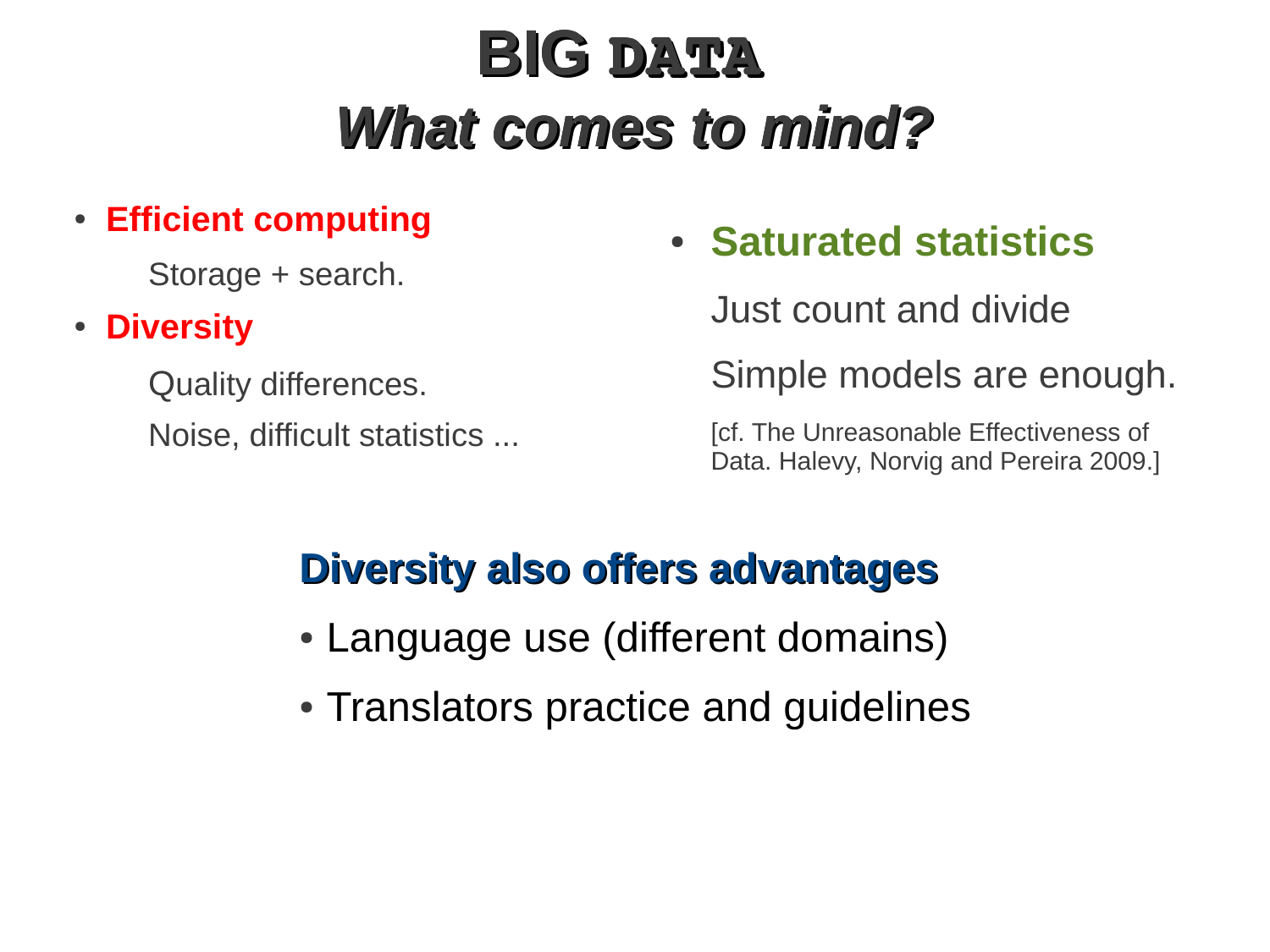# **BIG DATA**  *What comes to mind?*

#### ● **Efficient computers**

Storage + search.

#### ● **Diversity**

Quality differences. Noise, difficult statistics ...

### ● **Saturated statistics**

Just count and divide

Simple models are enough.

[cf. The Unreasonable Effectiveness of Data. Halevy, Norvig and Pereira 2009.]

### **Diversity also offers advantages**

- Language use (different domains)
- Translators practice and quidelines

**DatAptor Project**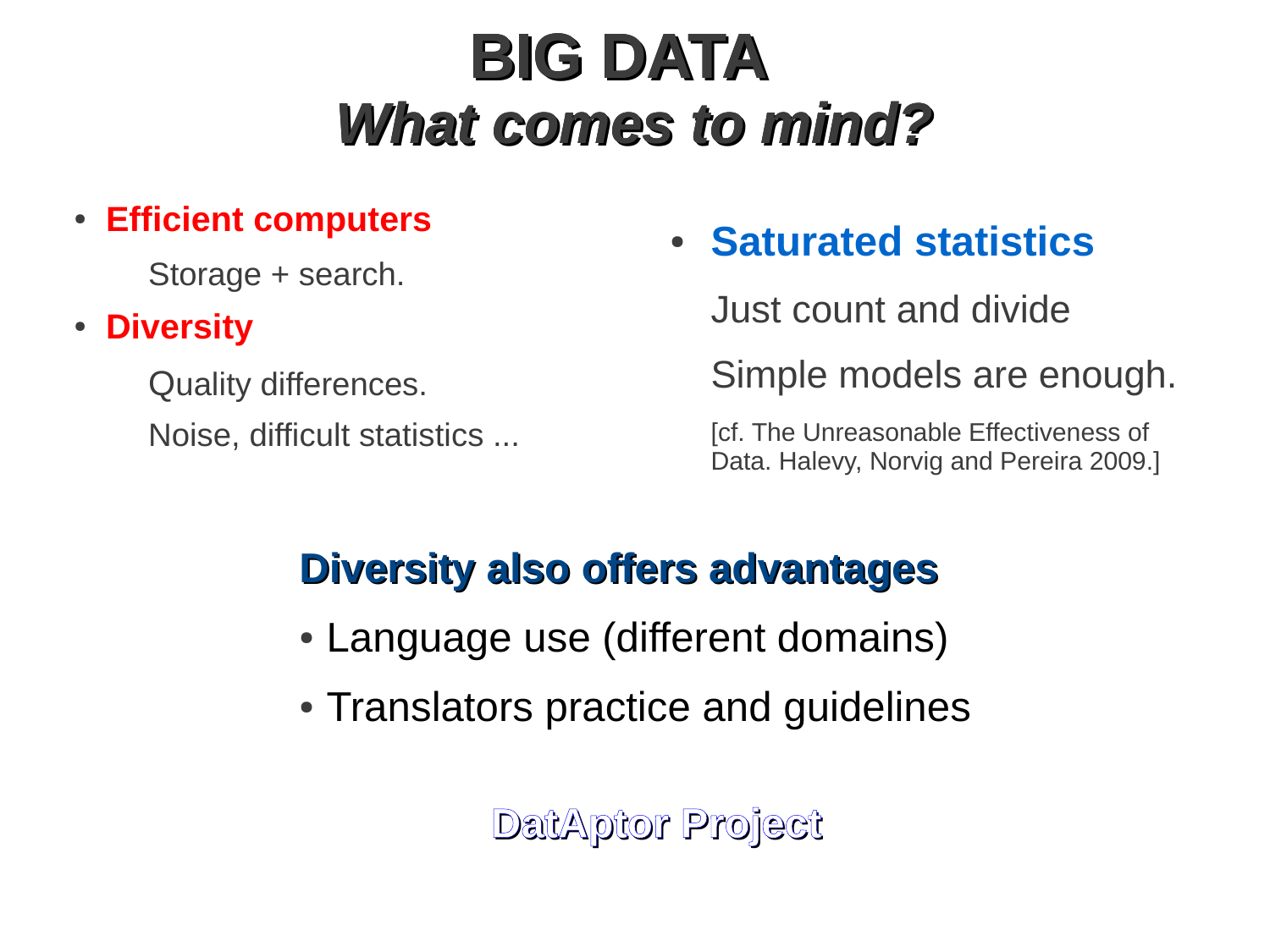### **DatAptor Project 2013-2017**

Technology Foundation STW (INWO)

- Data-Powered
- Domain-Specific
- Translation Services
- on Demand

#### **Researchers** (SLPL, ILLC, UvA)

- Dr Khalil Sima'an (principal investigator)
- Dr Christof Monz (senior researcher)
- Dr Bart Mellebeek (postdoc: Jan 2013)
- Milos Stanojevic (PhD student: March 2013)
- *Vacancies: postdoc + programmer*

#### **Partners (User Board)**

- TAUS
- EC DGT
- Intel Inc.
- Symantec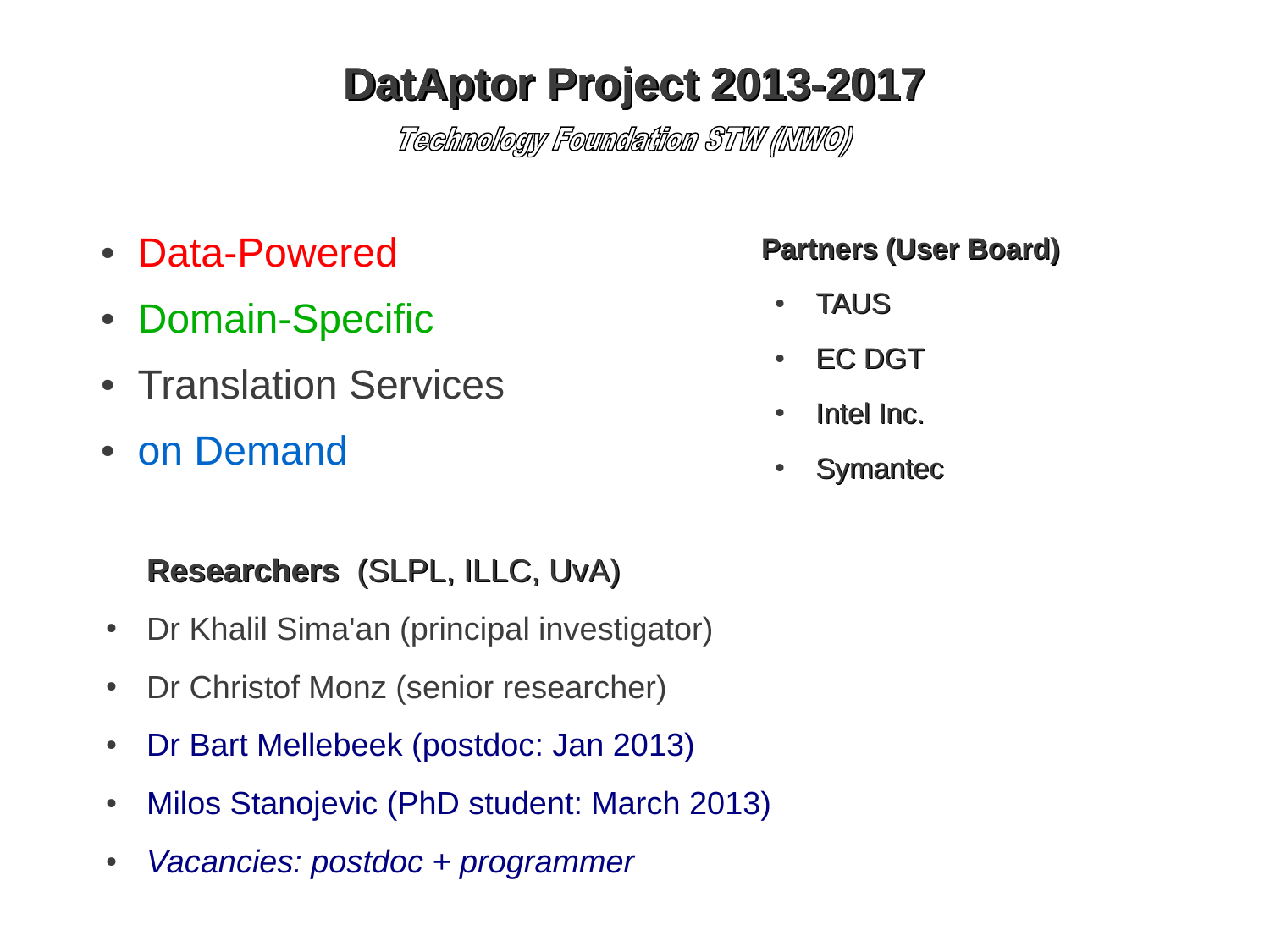### *DatAptor Motivation*

Technology Foundation STW (INWO)

**Versatile adaptation needed**

#### ● **Potential demand vs. current demand**

- Continuously increasing text volumes
- Large variability in kinds of texts (domains)

#### **• Changing translation market**

- Changing domains, e.g. shifting international trade/cultural/... exchange
- Changing acceptance for automatic translation

#### *Versatile adaptation of MT Engines? How?*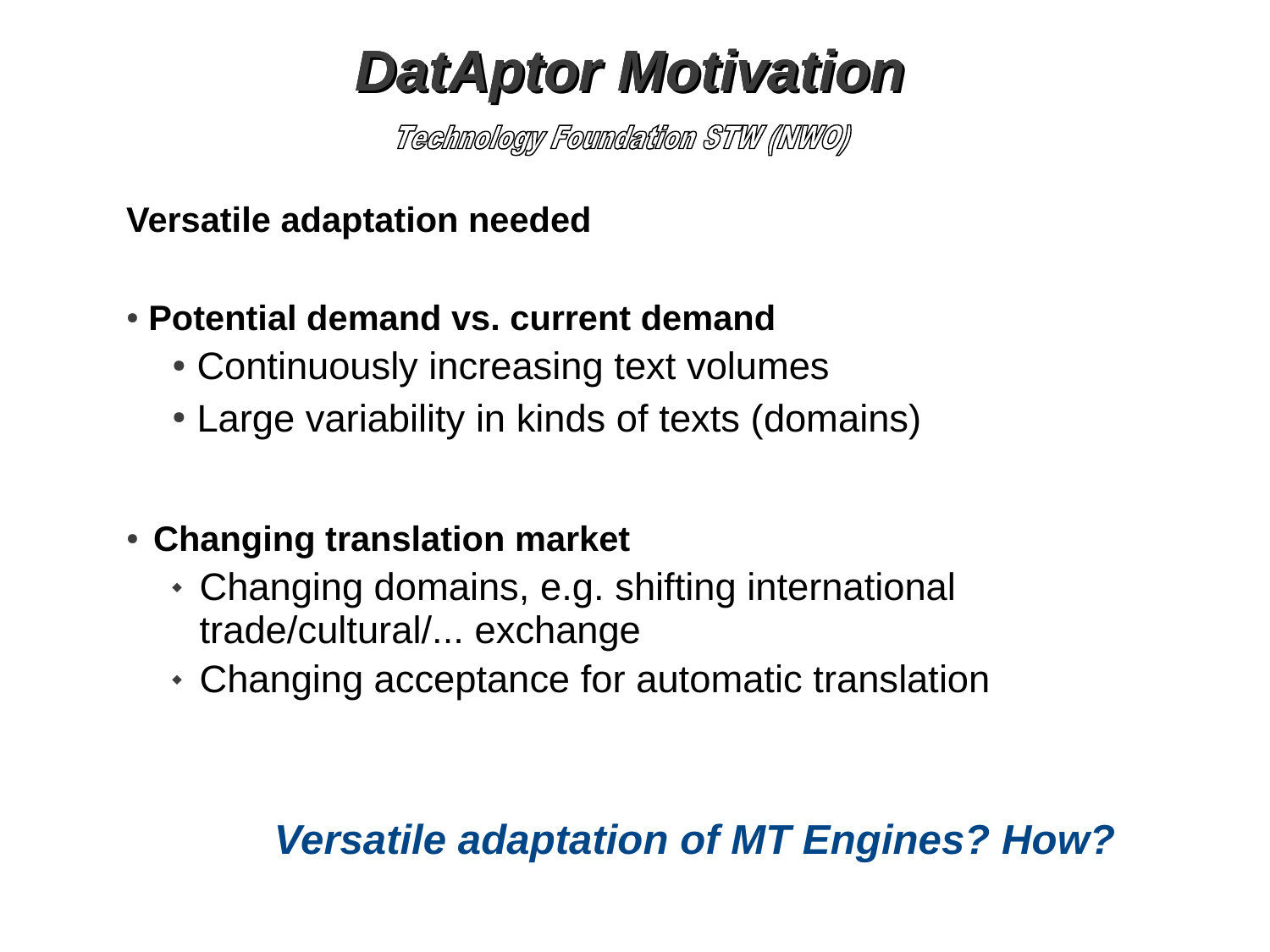### **So many domains... so little time...**

#### **Versatile** Build an MT System

• For every domain of language use  $\longrightarrow$ 

sports; news; politics; financial; banking; automotive; drugs; food; appliance manuals; hardware/software manuals; scientific articles: ....

- Automatically and rapidly
- On demand: user specs.

**Minimal human intervention** 

**User supplied example texts to be translated**

### **A population of MT Systems!**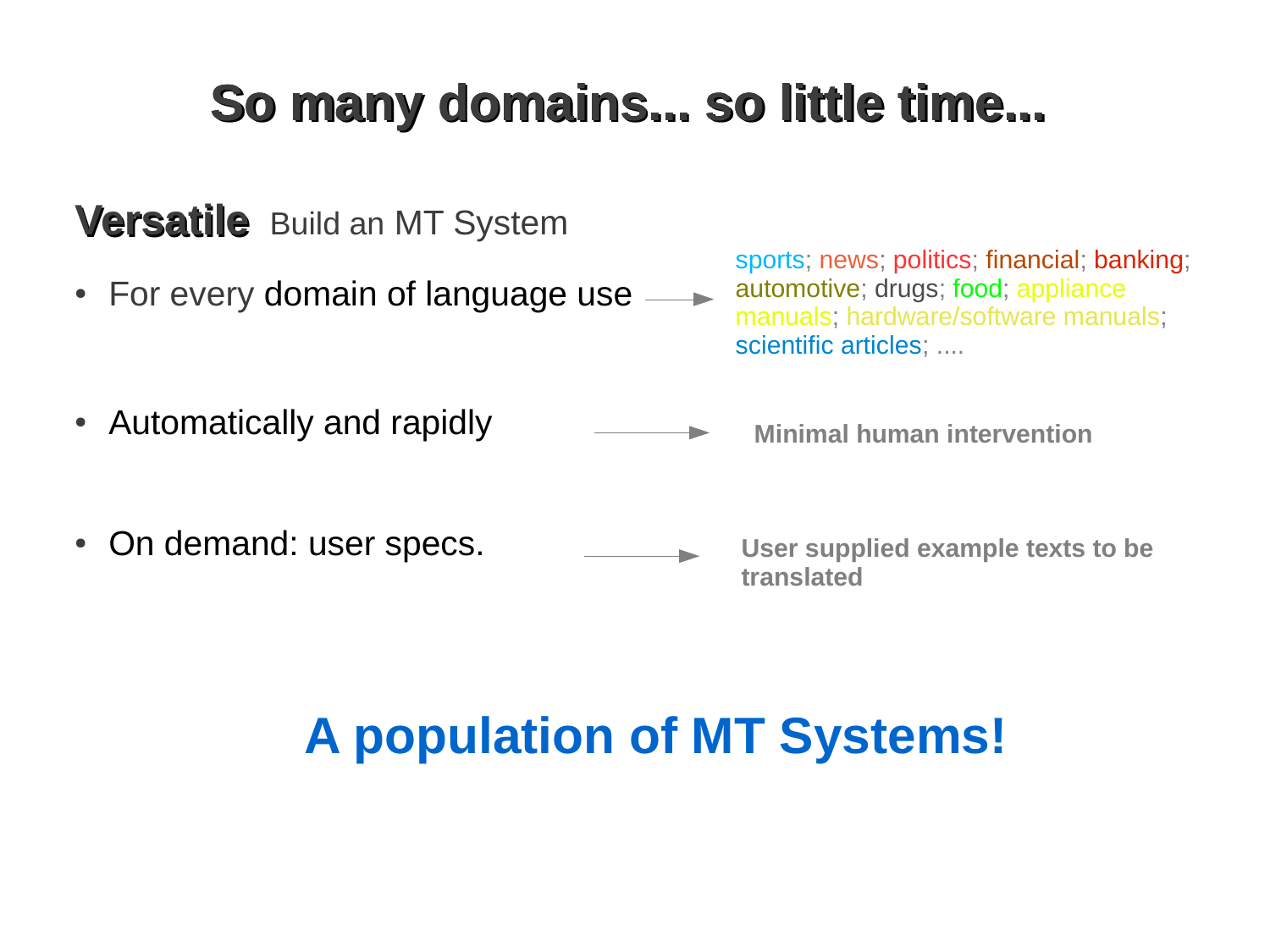### **Current Practice Tiny Data Adaptation**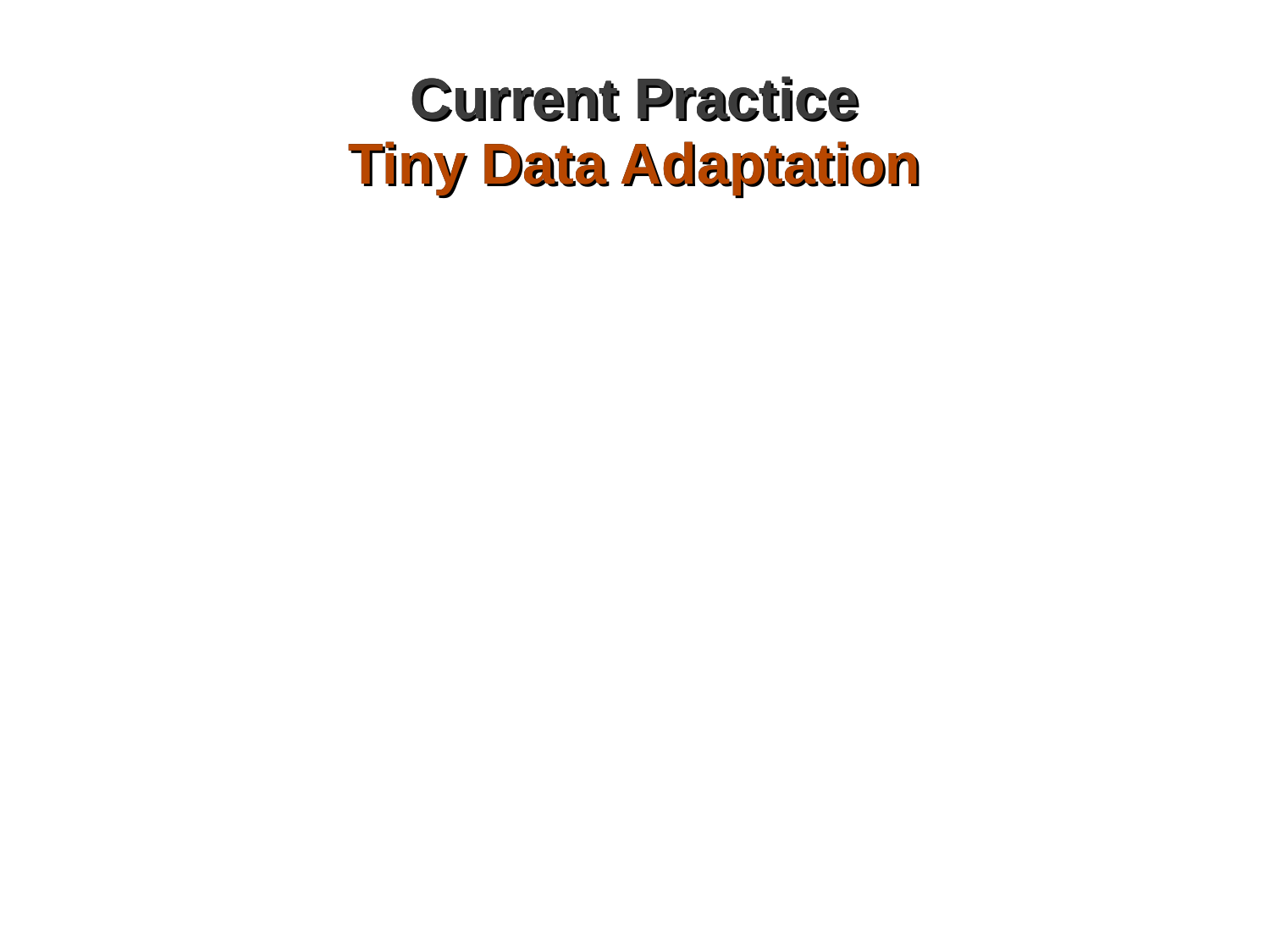### **Current Practice Tiny Data Adaptation**

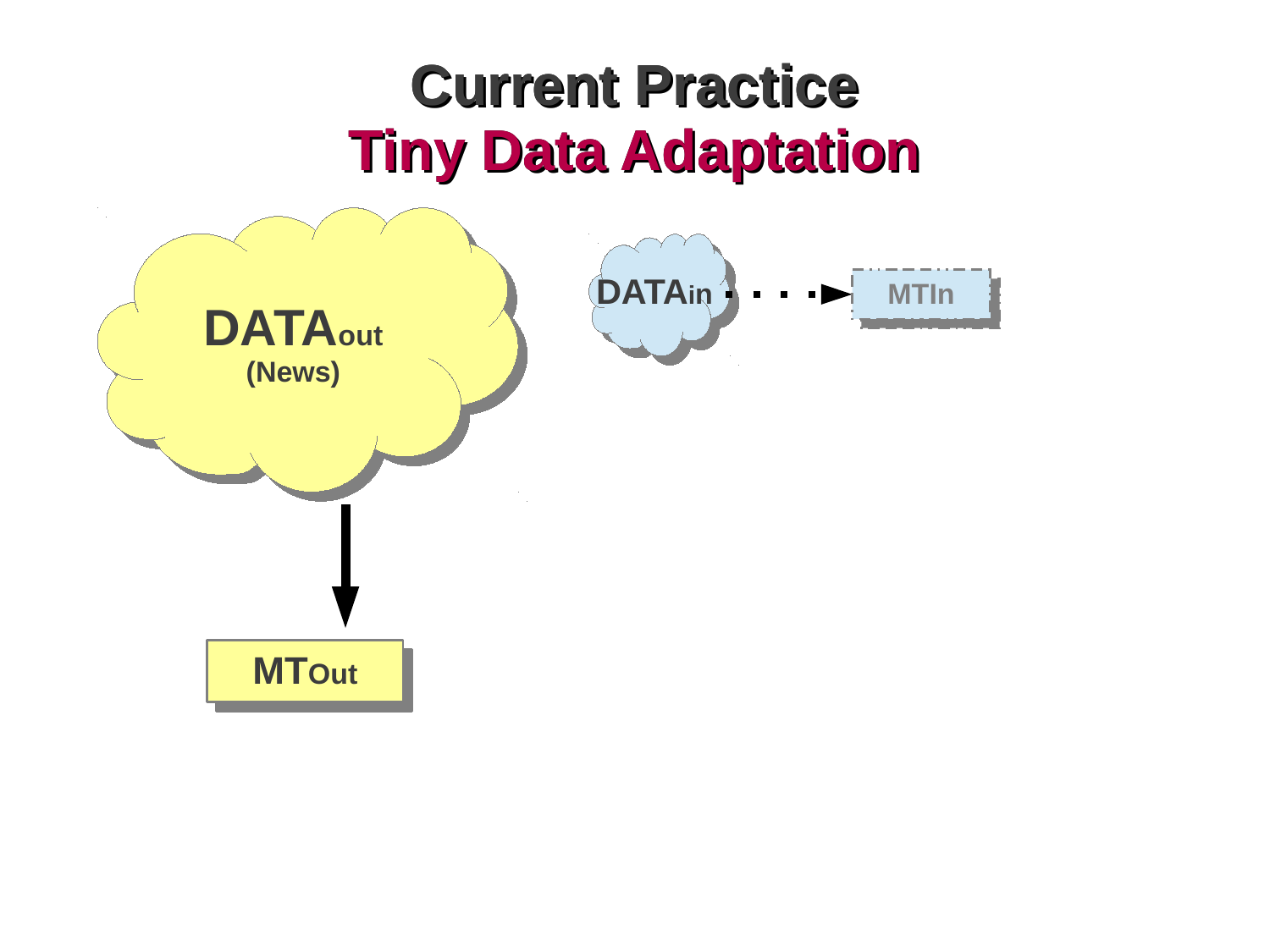### **Current Practice Tiny Data Adaptation**

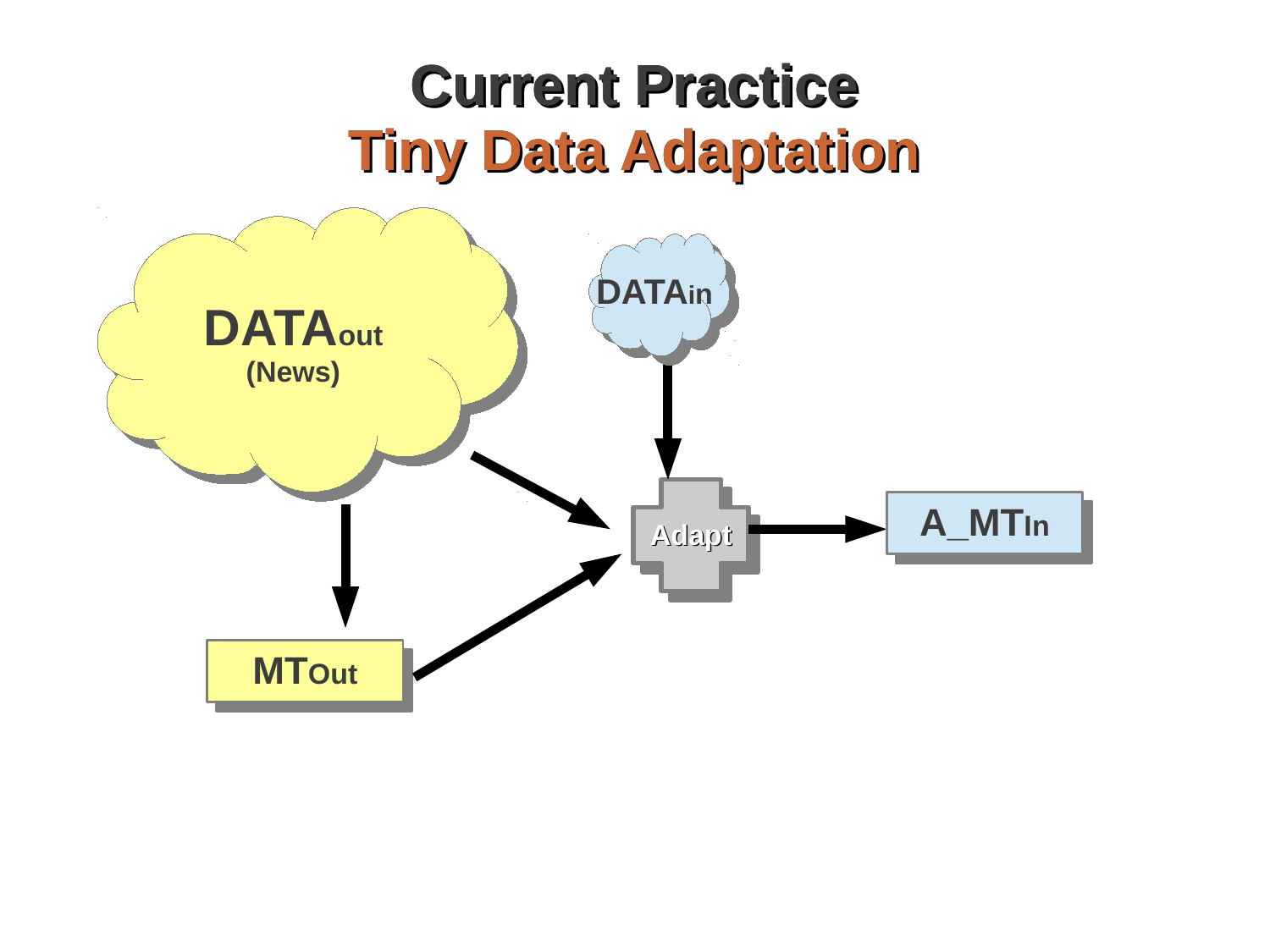### **Tiny Data Adaptation Current Practice**

#### **Task**

Build MT system from tiny in-domain data using whatever out-of-domain data exists

| Theoretically   | Challenging, interesting, very difficult |
|-----------------|------------------------------------------|
| <b>Practice</b> | Assumptions maybe too strong             |

**Alternative Scenario**

BIG DATA Adaptation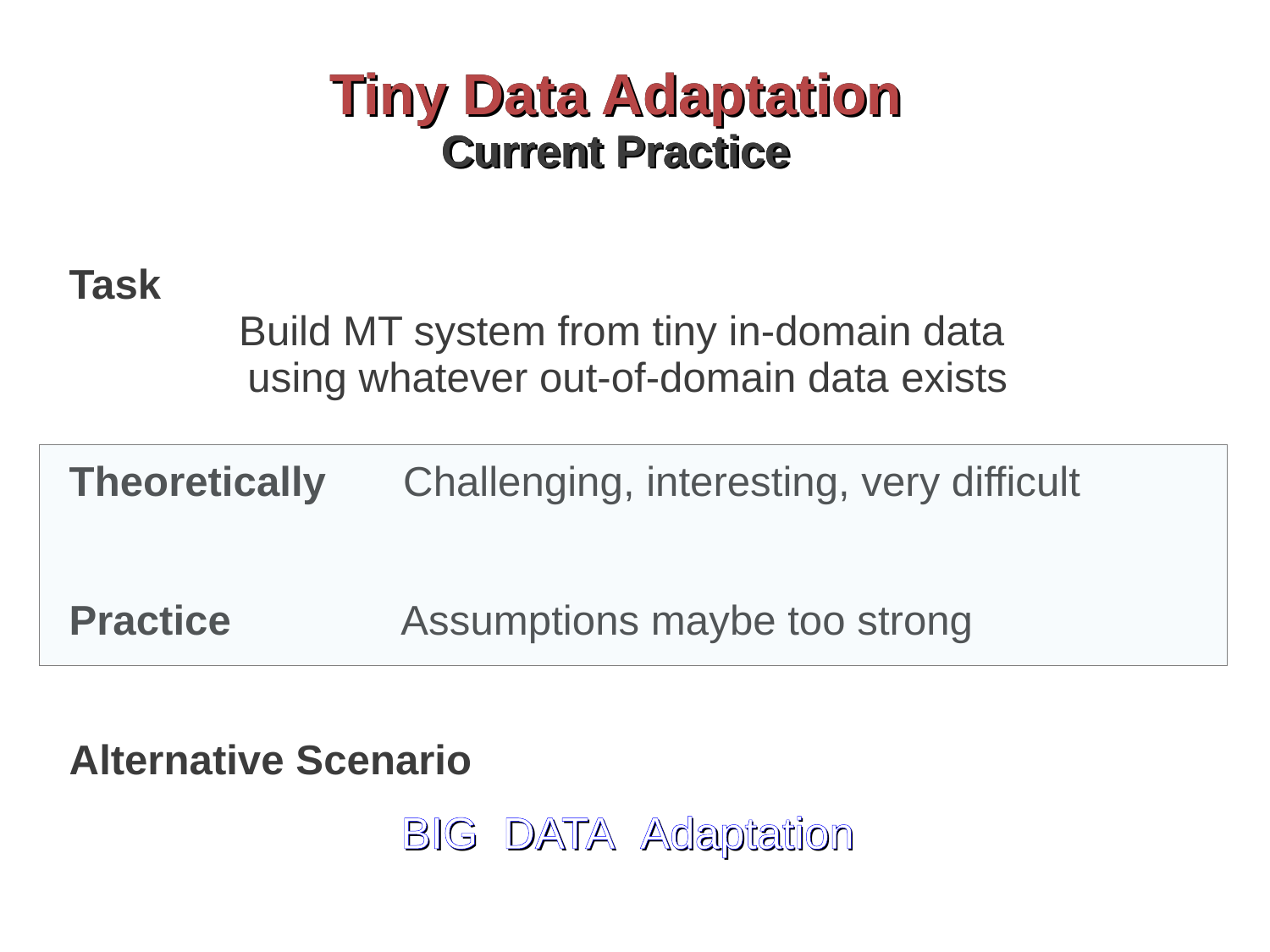### **Big Data == Diversity**

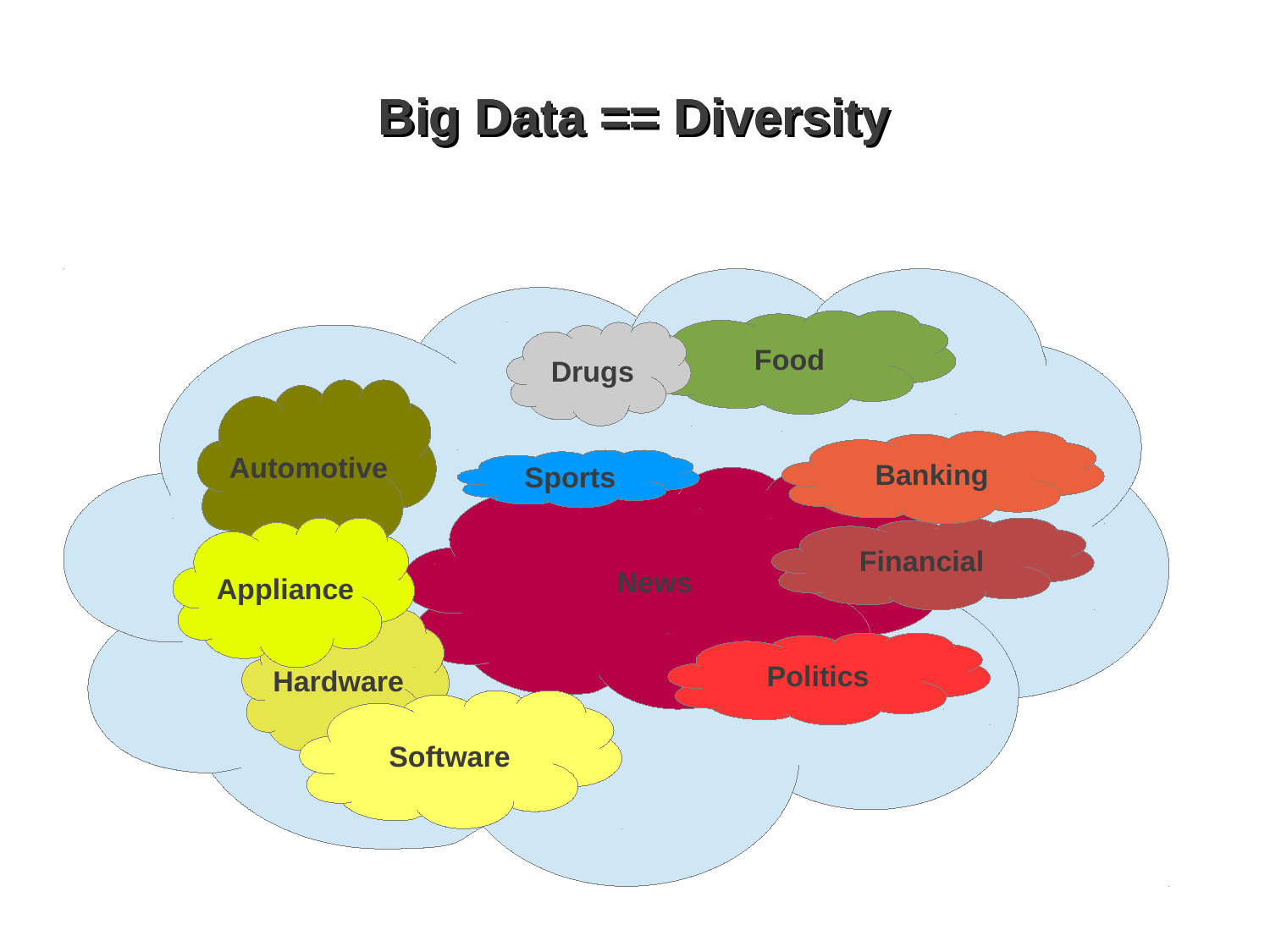#### **DatAptor Hypothesis**

**Big Data**

#### **Metaphore**

Imagine a world of translators

- A translator: background + experience
- A translator for every situation

For every new translation order *Find the best suitable translator*

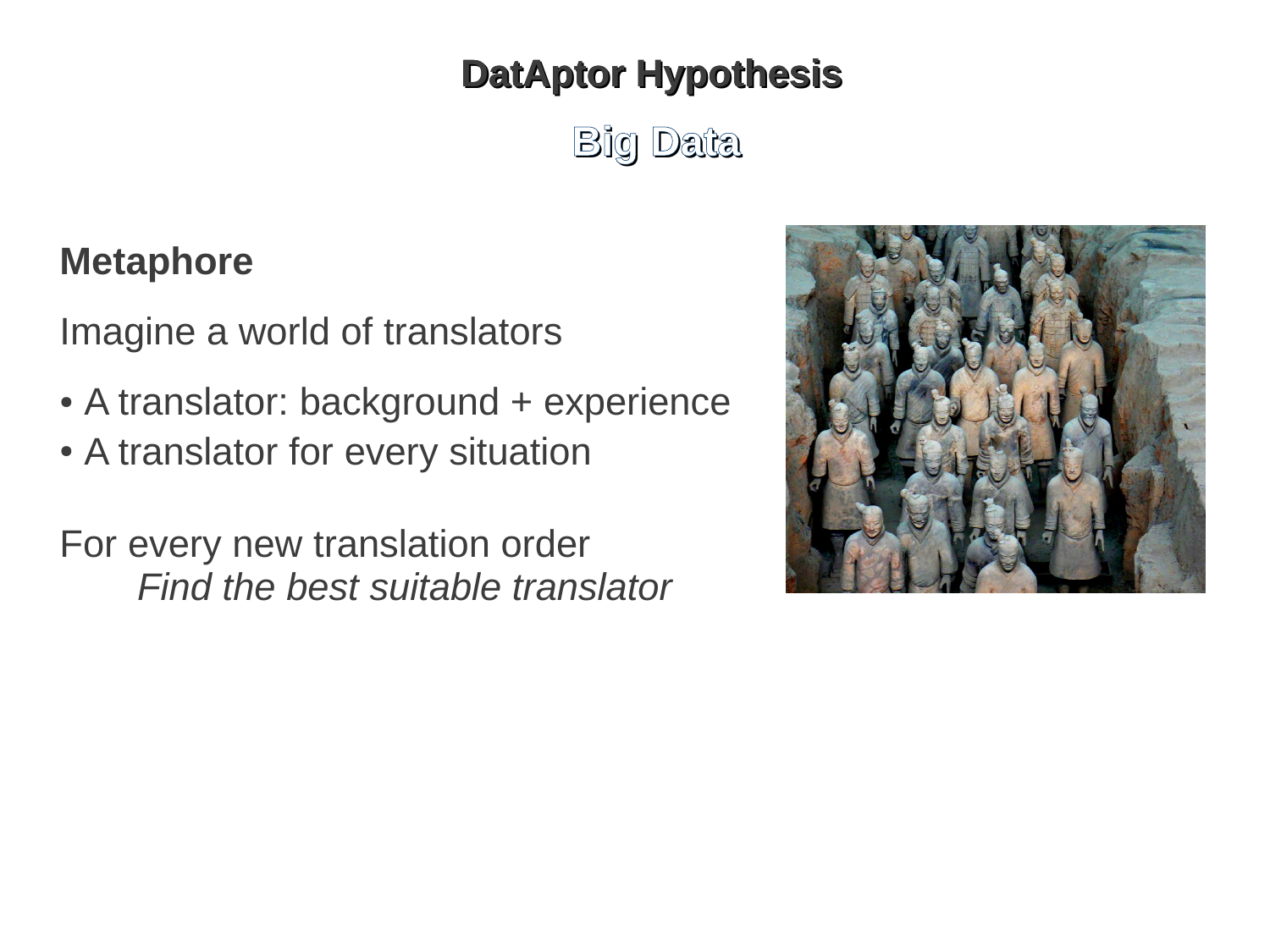### **DatAptor Hypothesis**

**Big Data == Diversity**

#### **Metaphore**

Imagine a world of translators

- A translator for every situation
- A translator with own background and experience

For every new translation order

*Find the best suitable translator*



#### **If (Big Data == ``A World of Domains")**

Diversity enables rapid adaptation to new domain

**``Find the most suitable MT system in the Data"**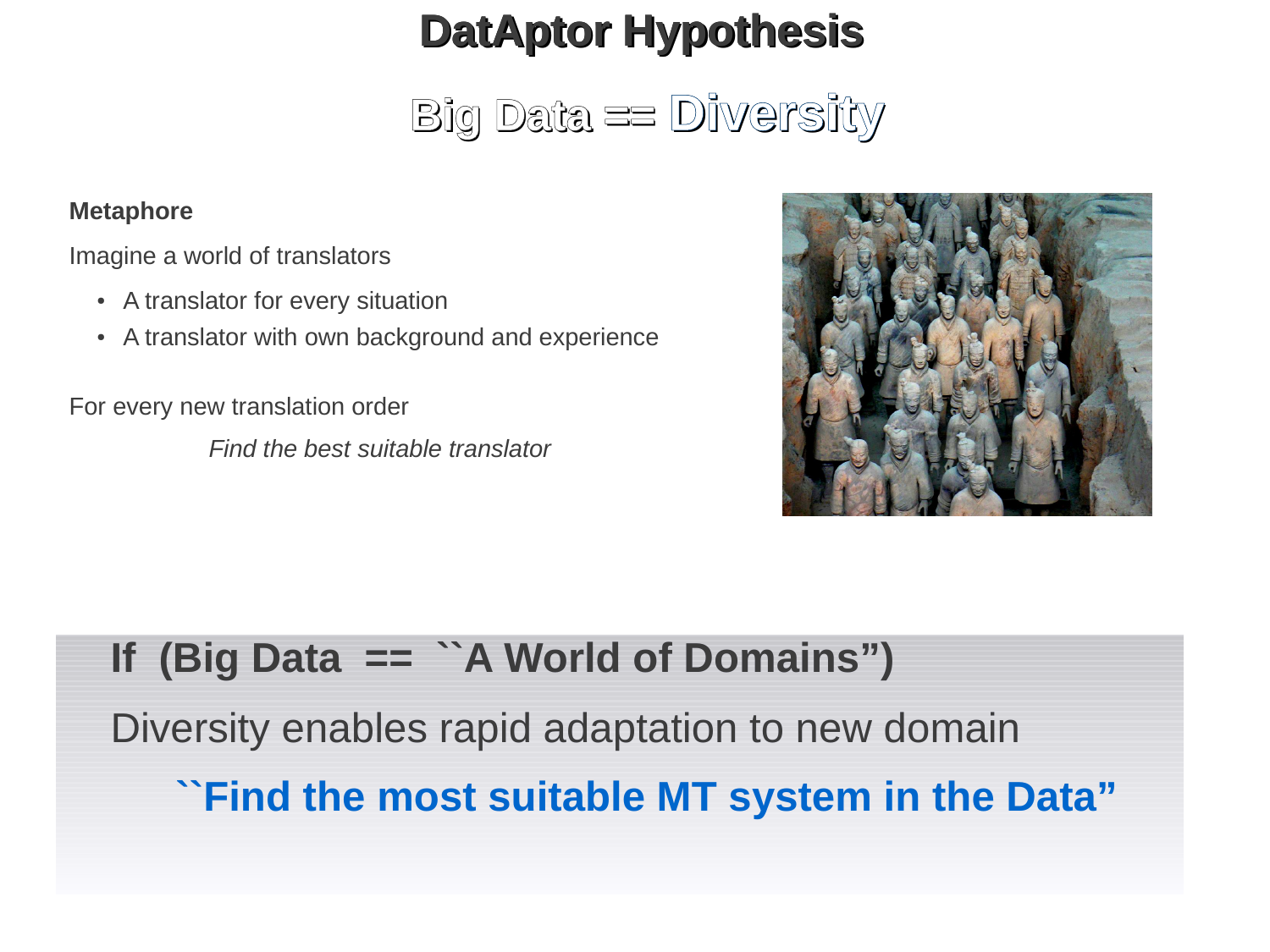### **DatAptor Challenges I**

### INPUT: User documents from some domain + BIG DATA OUTPUT: SMT system adapted for domain

- Distill from BIG DATA a suitable training data *Weigh some documents as more relevant than others*
- Train SMT system on distilled data.

#### Map of BIG DATA

- Efficiency for distilling suitable training data Map: the more related, the closer to each other on the map
- How to measure domain similarity?

*Statistical (hierarchical-)topic similarity; translation-equivalence and instance weighting …*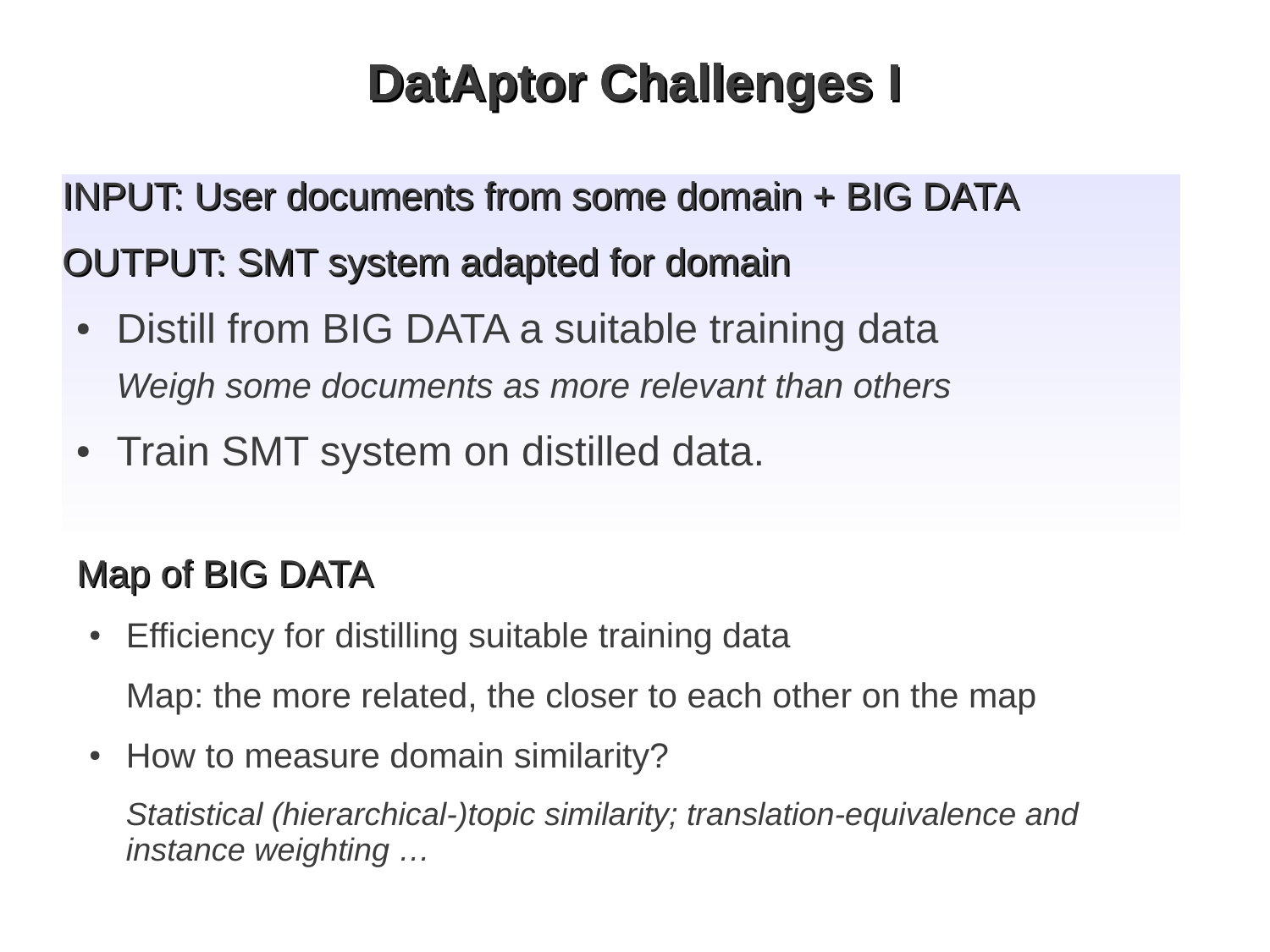# **BIG DATA vs. BIG Trans. DATA**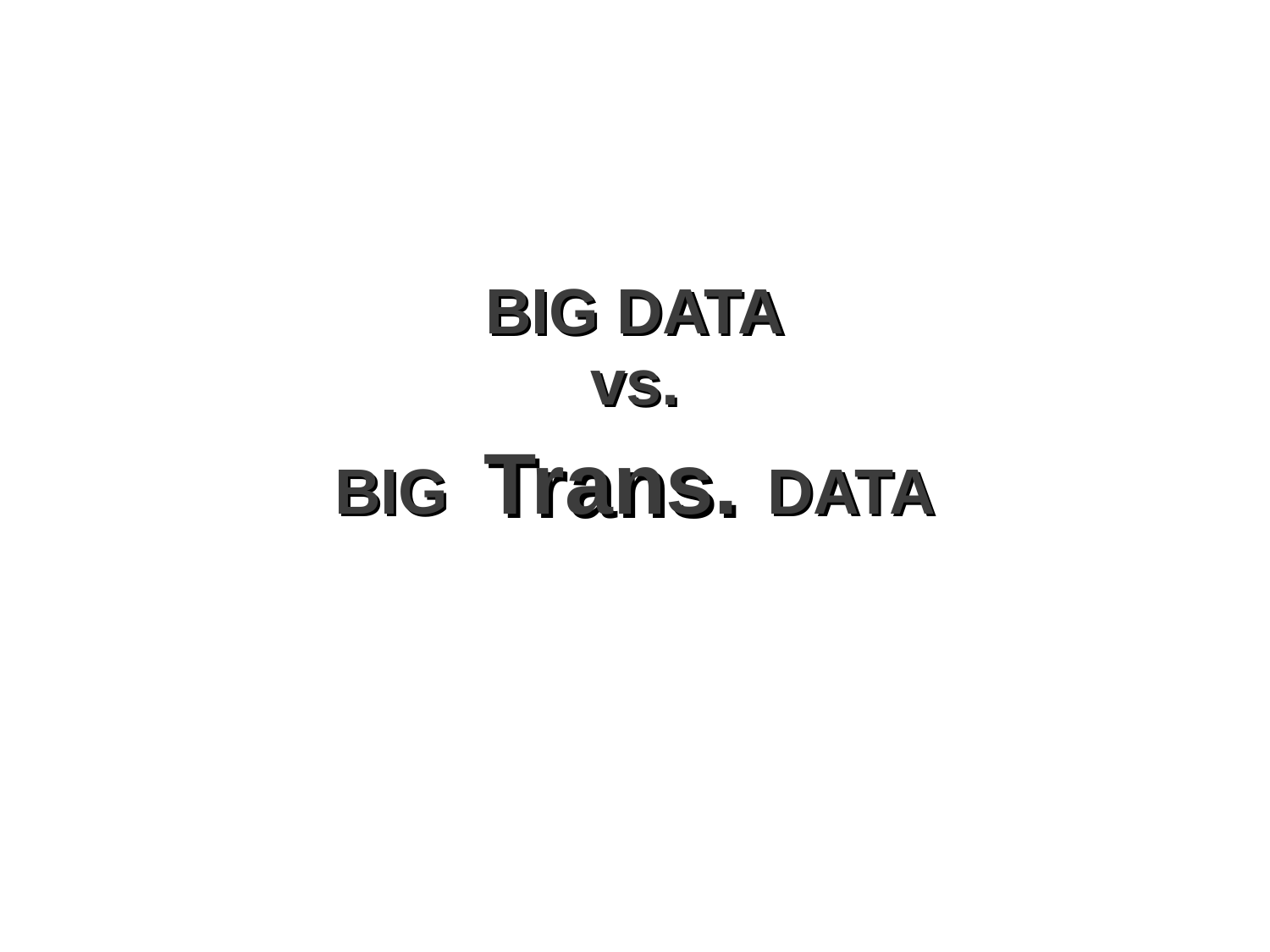# **BIG T-DATA**



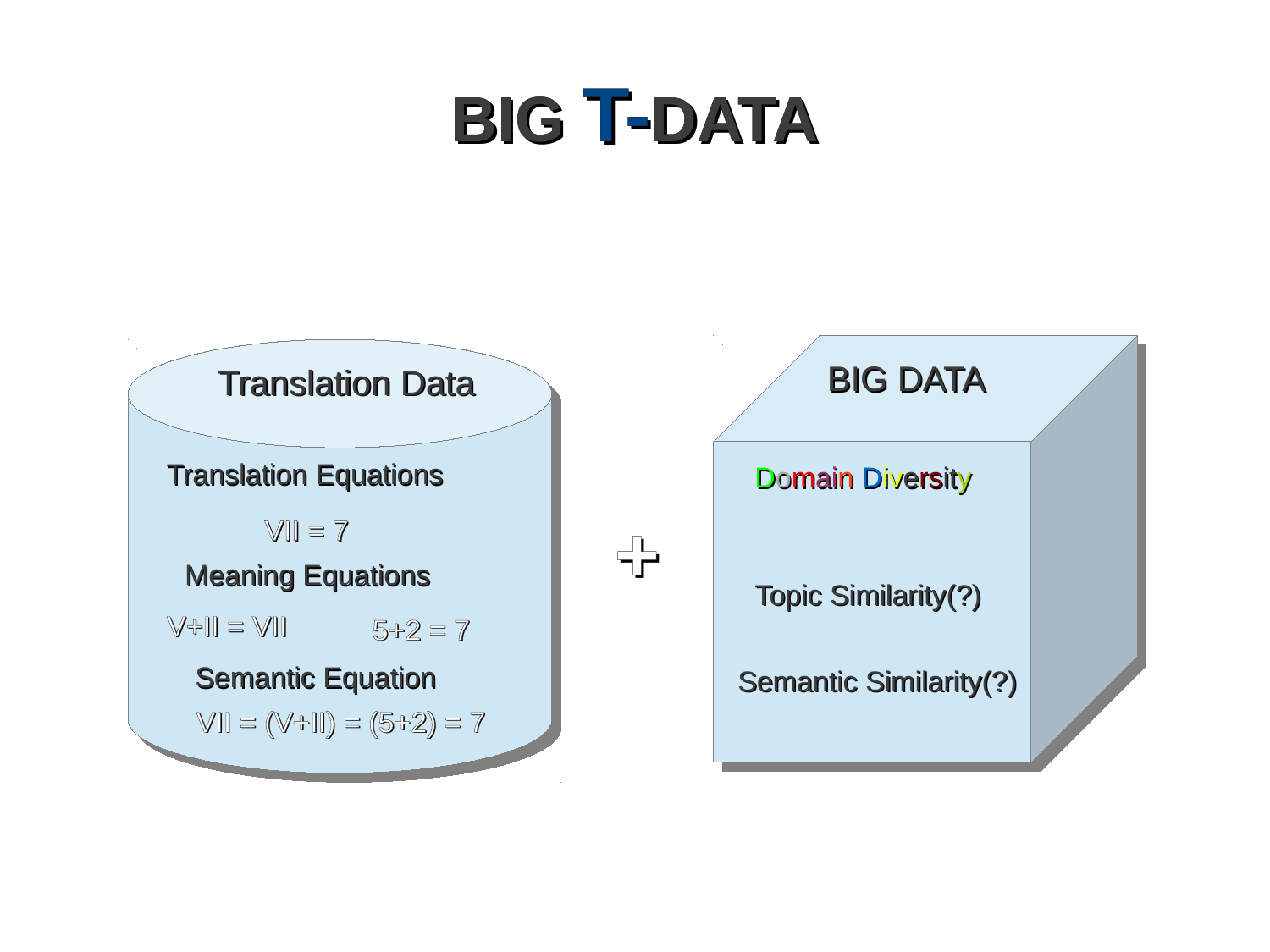# **BIG T-DATA**

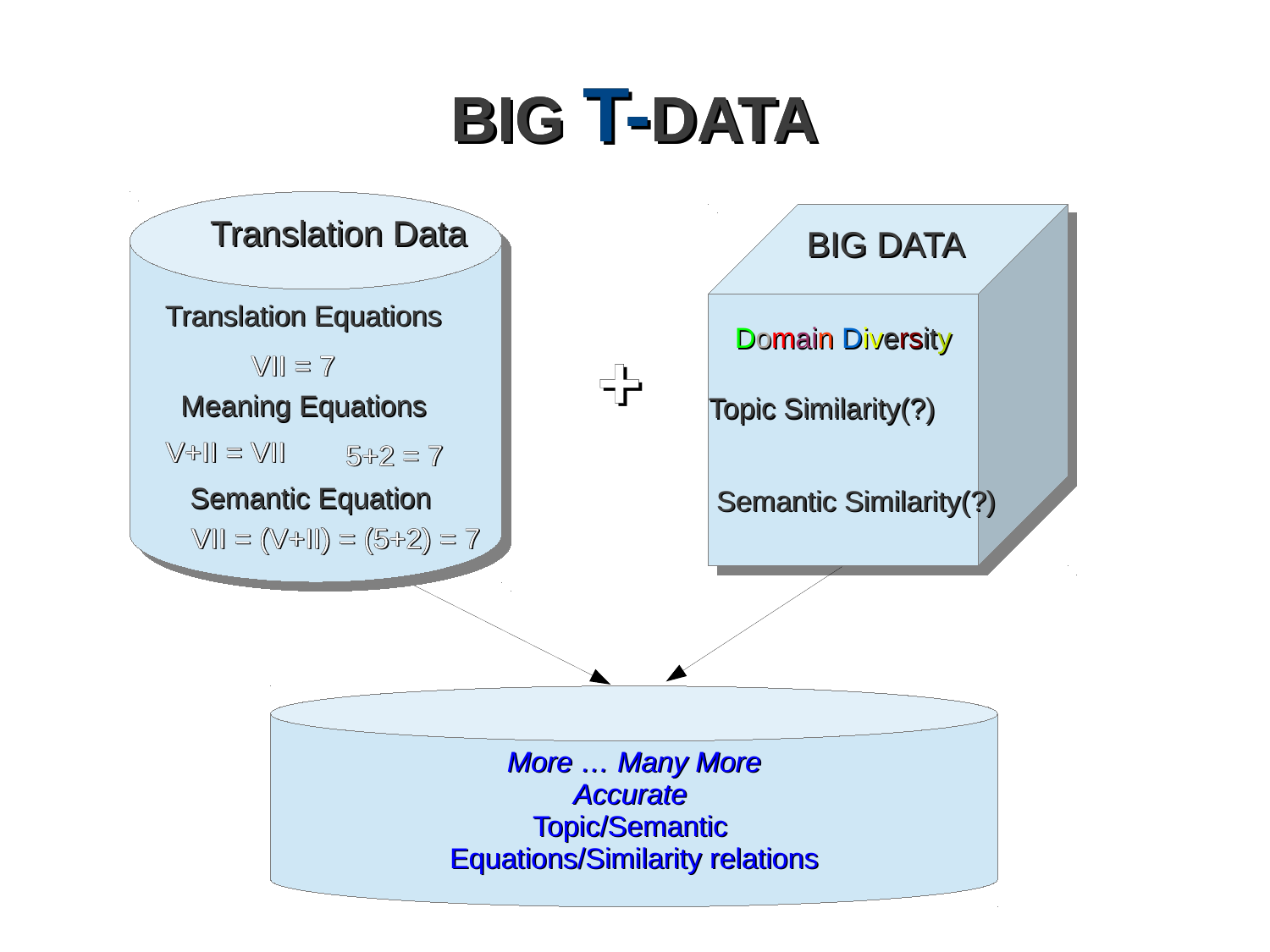### **DatAptor Challenges II**

- *User-Driven Data-Powered Adaptation*
- *Recursive, Hierarchical Meaning Equations Structures translation equations; Better reordering Better fit with morpho-syntax; ``Deeper" meaning equations*